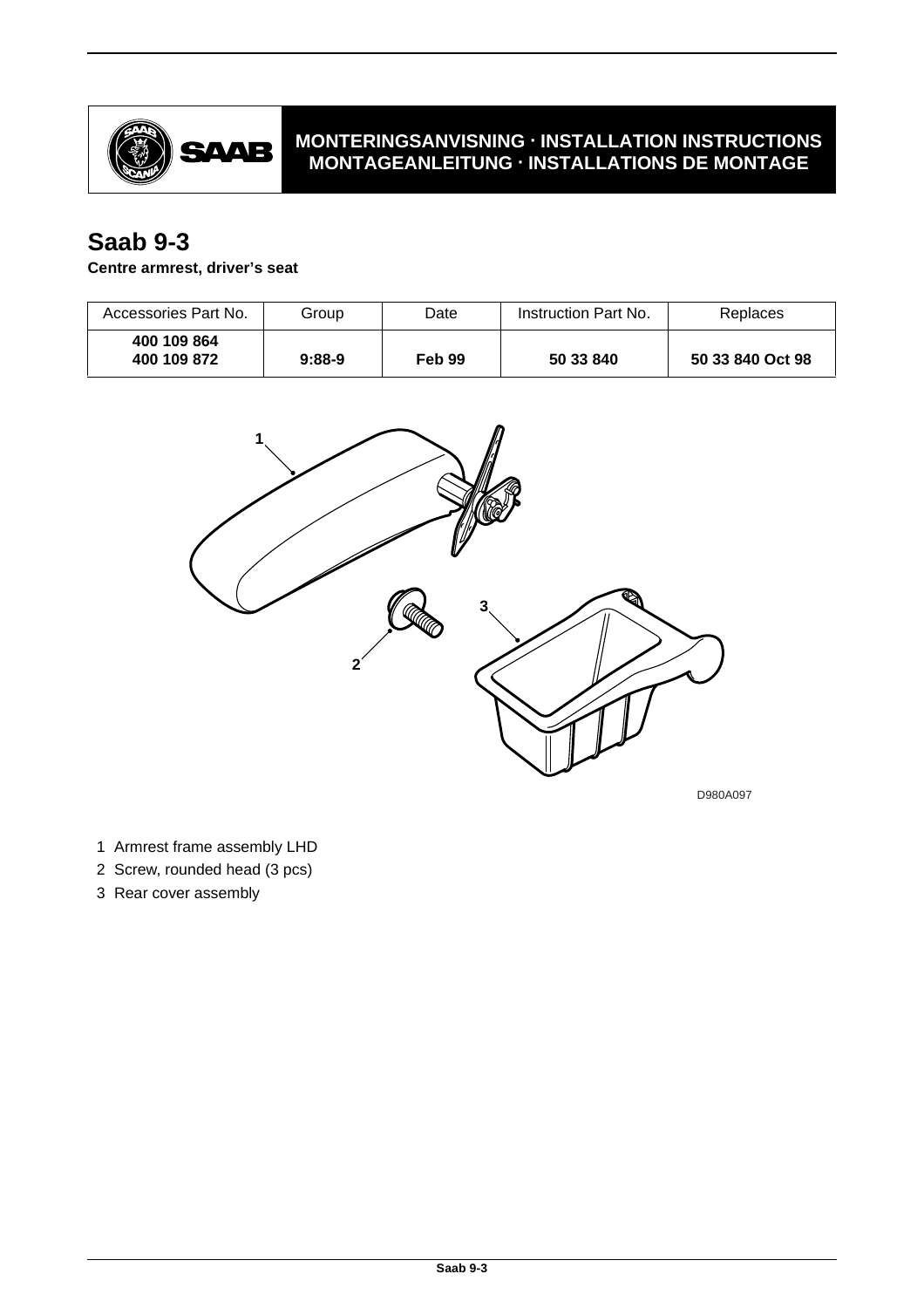

- 1 Push the seat forward as far as possible.
- 2 Undo the rear of the seat, 2 bolts.
- 3 Push the seat back and undo the 2 front bolts.
- 4 Tilt back the seat and undo the cable tie, the rubber straps and the 29-pin connector under the seat.
- 5 Lift out the seat, detaching the belt if necessary. Keep the covers under the seat rails.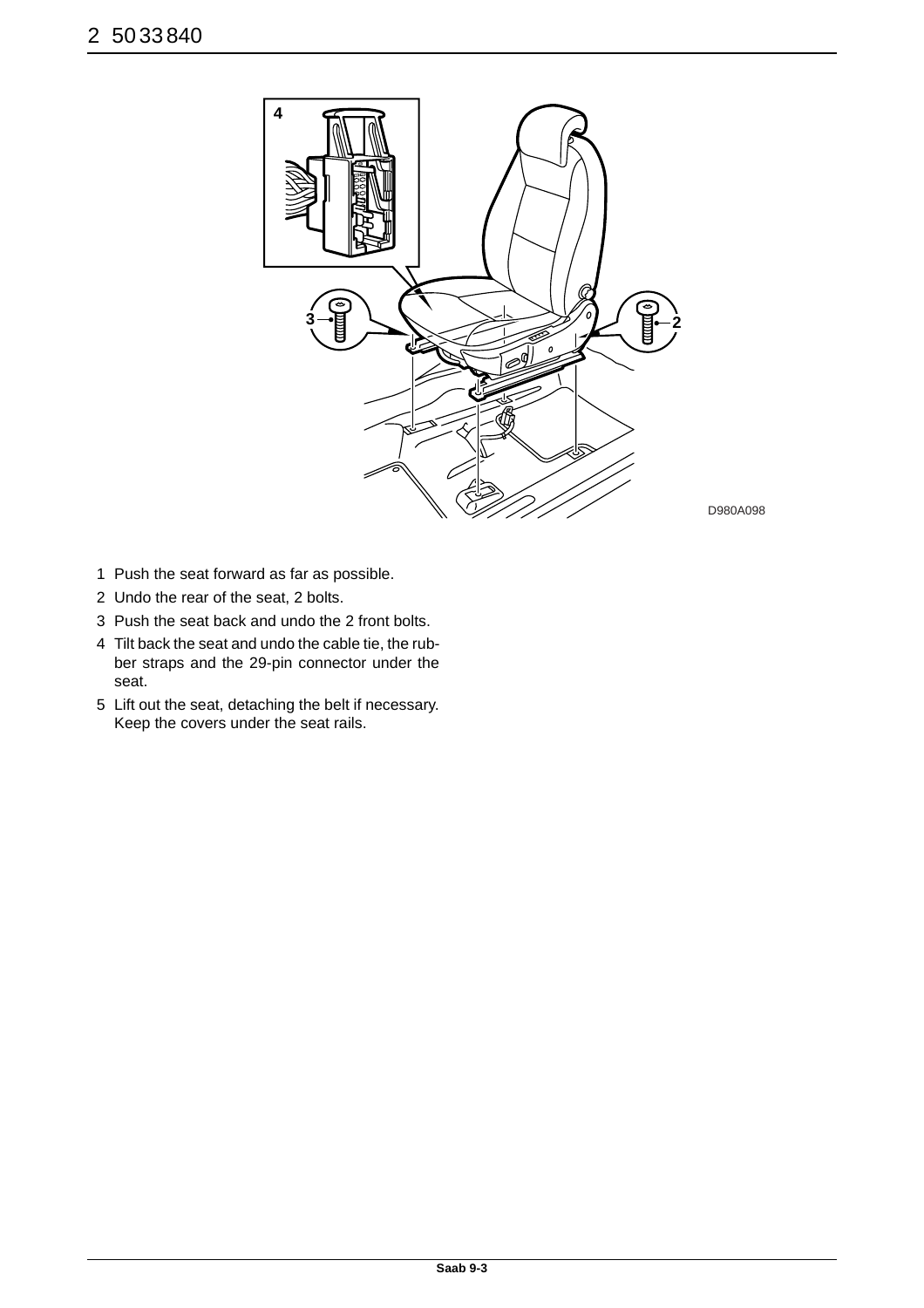

- 6 Cut the cable tie securing the plastic protector and remove the protector from the side of the seat, 1 screw.
- 7 Loosen the strap/straps securing the bottom of the backrest upholstery.
- 8 Cut the cable ties (2 pcs.) and unplug the connector.
- 9 Remove the airbag connector from the 29-pin connector.
- 10 Undo the upholstery strips at the bottom.
- 11 Pull out the cables through the hole in the upholstery.
- 12 Pull out the cardboard from the backrest upholstery.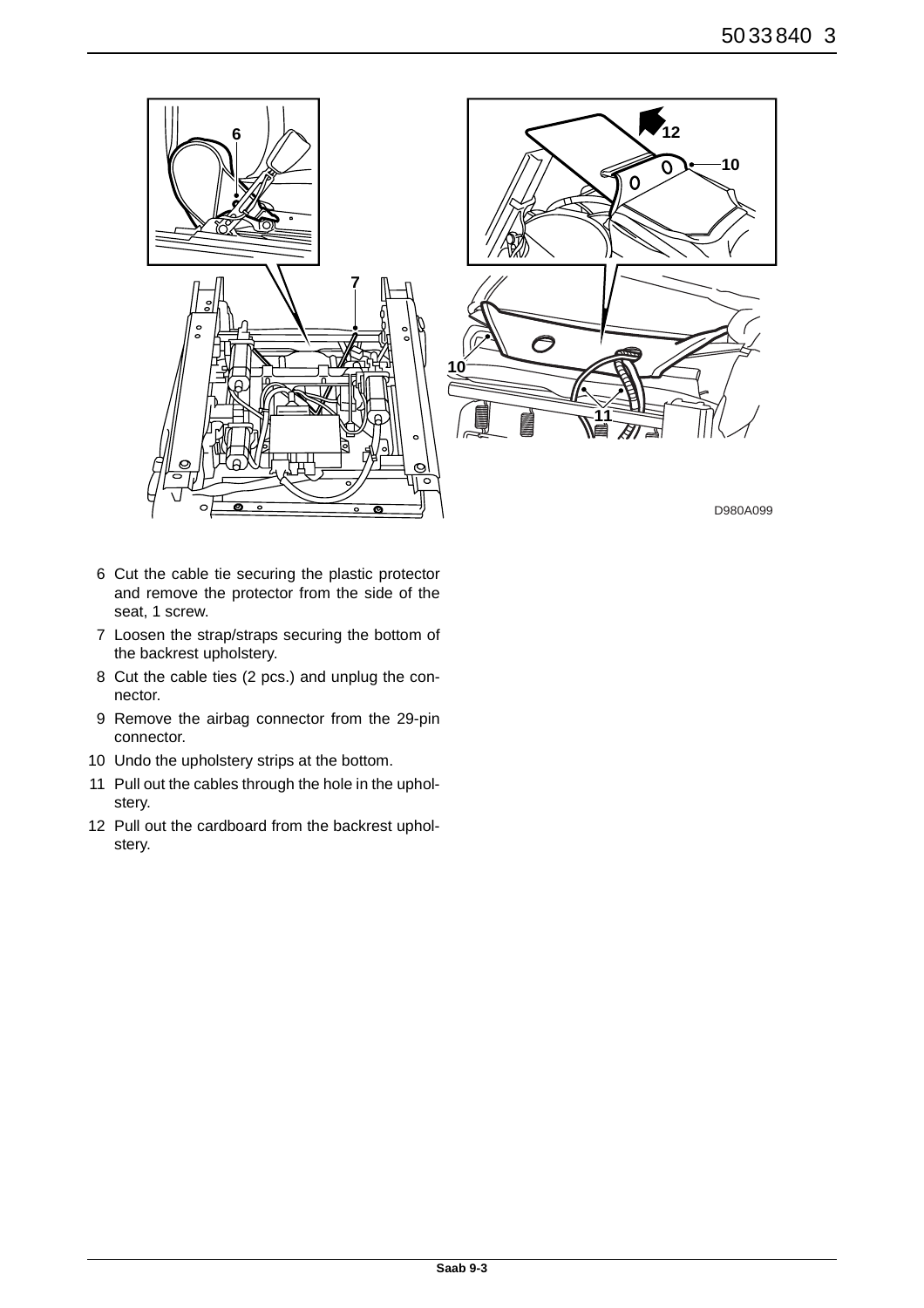

- 13 Undo the back of the backrest upholstery by loosening the upholstery strip along the sides and folding back the upholstery.
- 14 Remove the lumbar support adjustment knob.
- 15 Undo the upholstery strip along the edge on the back of the backrest frame.
- 16 Remove the padding between the upholstery and the backrest frame. Keep the plastic. Make holes in the padding at the pre-punched recess
- 17 Where necessary, remove the cover plate from the pre-punched hole in the backrest frame, three screws.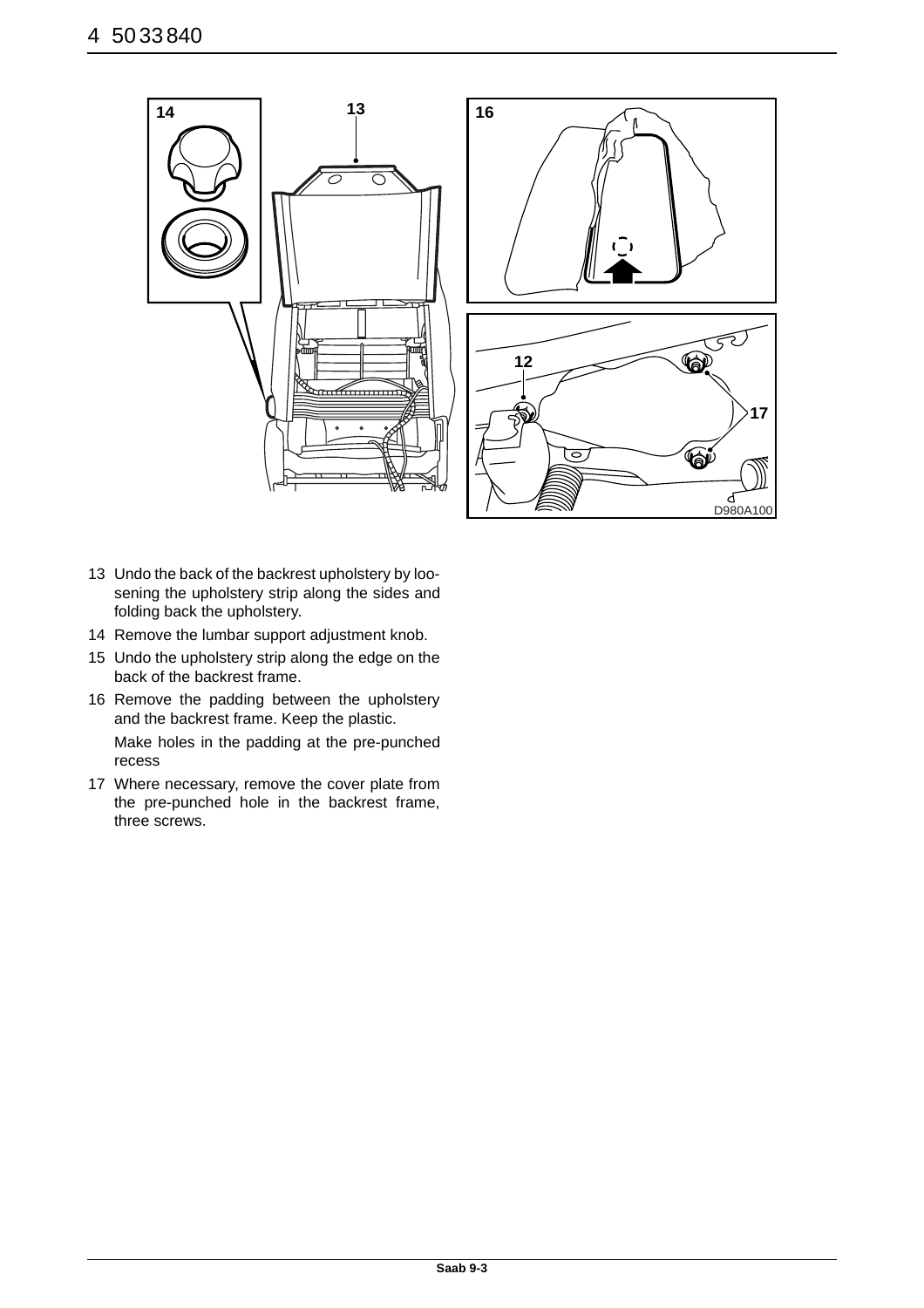

18 Fit the mounting into the seat. **Tightening torque: 3.5 Nm (2.6 lbf ft)**

#### **Notera**

Take care not to split the upholstery.

- 19 Fit the padding.
- 20 Refit the upholstery strip along the rear edge of the backrest frame.
- 21 Locate the position of the holder and cut a cross in the upholstery with a sharp knife.
- 22 Undo the upholstery strip again.
- 23 Fit the upholstery onto the armrest.
- 24 Fit the armrest to the mounting.

```
Tightening torque: 3.5 Nm (2.6 lbf ft)
```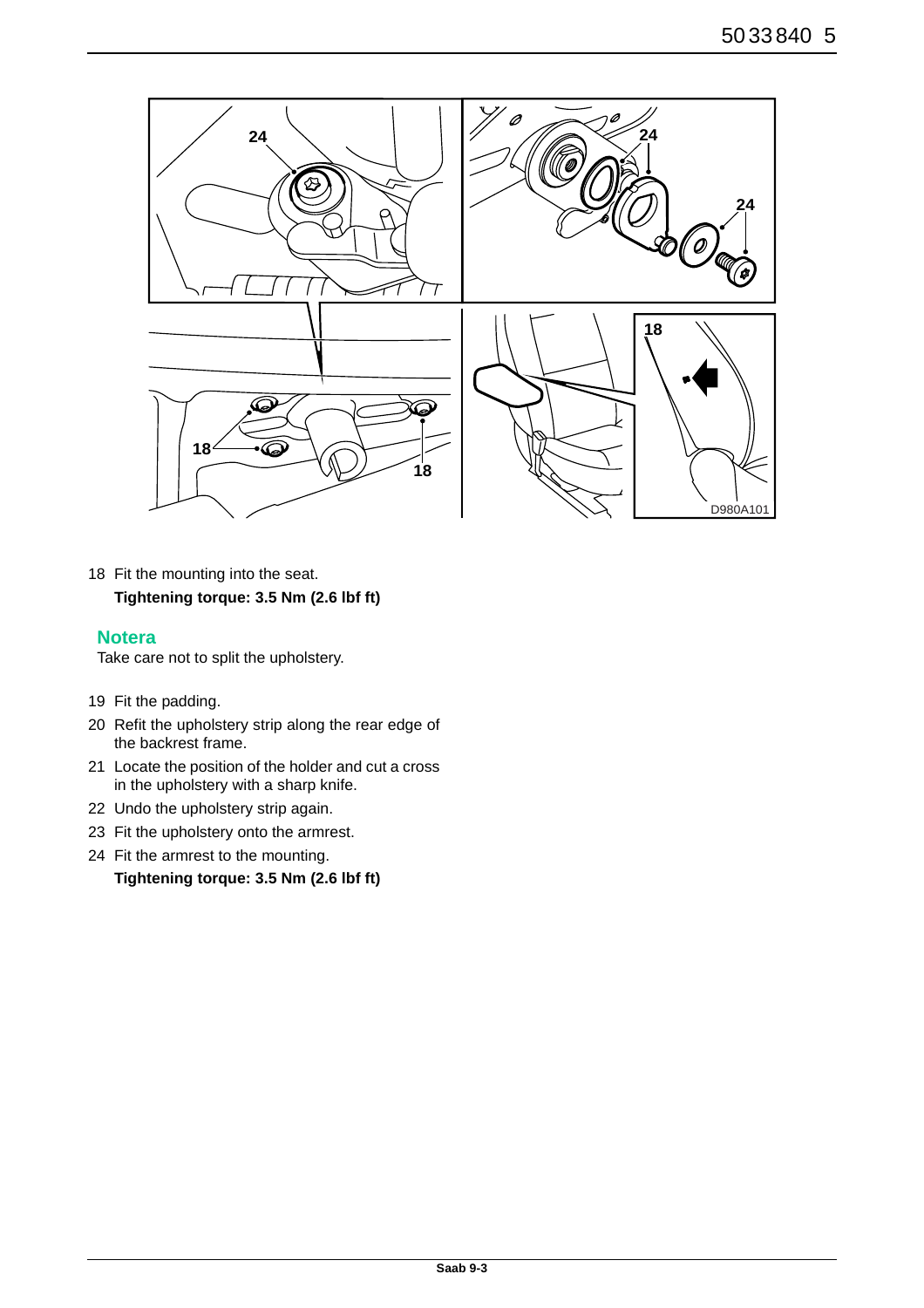

- 25 Refit the backrest upholstery by replacing the strips along the sides.
- 26 Insert the cardboard into the backrest upholstery.
- 27 Insert the cables through the hole in the upholstery.
- 28 Refit the upholstery strip at the bottom.
- 29 Secure the cables, plug in the connectors and fit cable ties.
- 30 Attach the strap/straps to the bottom of the backrest upholstery under the seat cushion.
- 31 Fit the lumbar support adjustment knob.
- 32 Fit the plastic protector to the inboard side of the seat.

Secure the cable to the seat belt lock with a cable tie so that the head of the fastener is pointing down.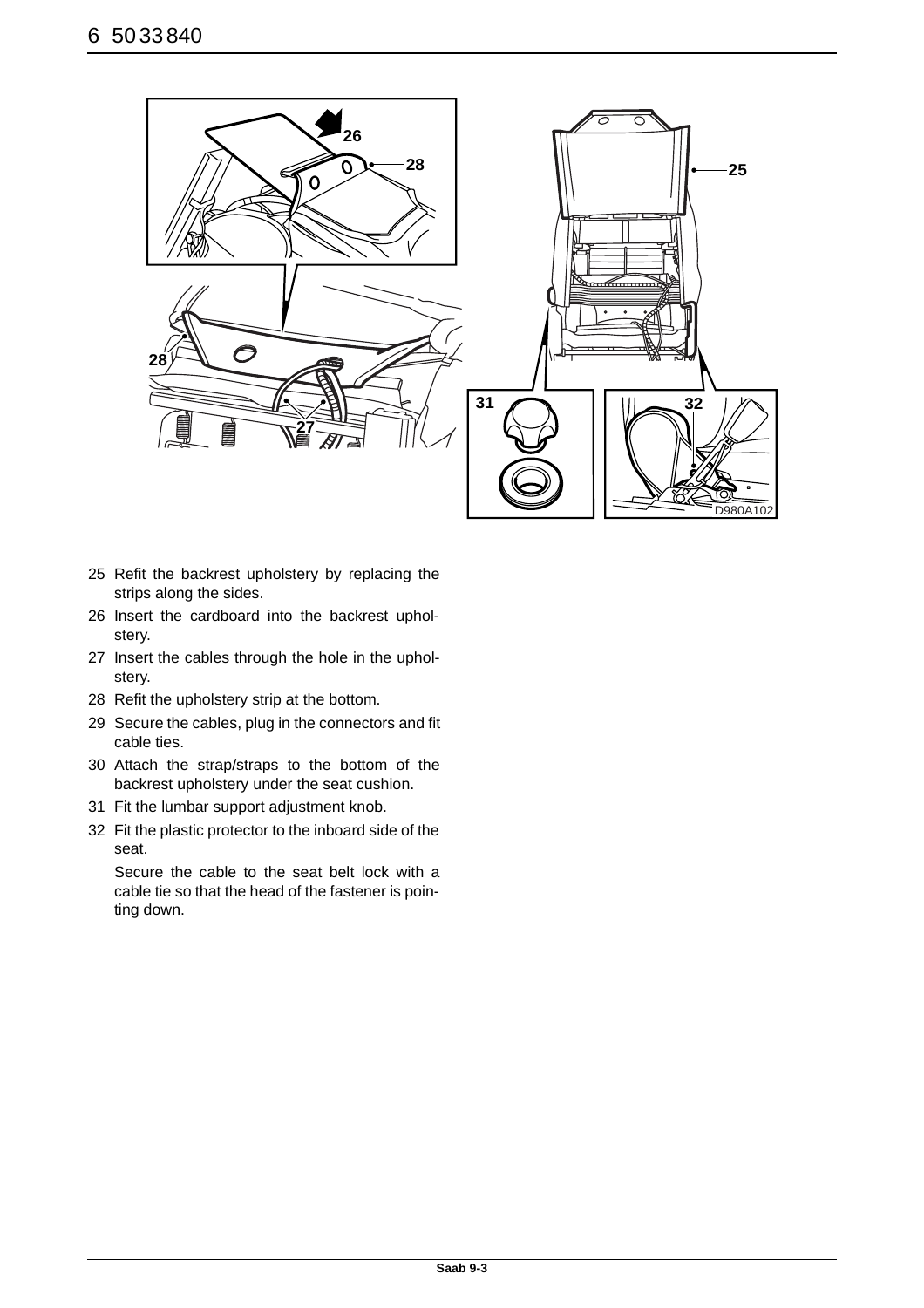

- 27 Remove the storage tray in the centre console between the seats. Bend out "the ears" and pull up.
- 28 Fit the new tray.